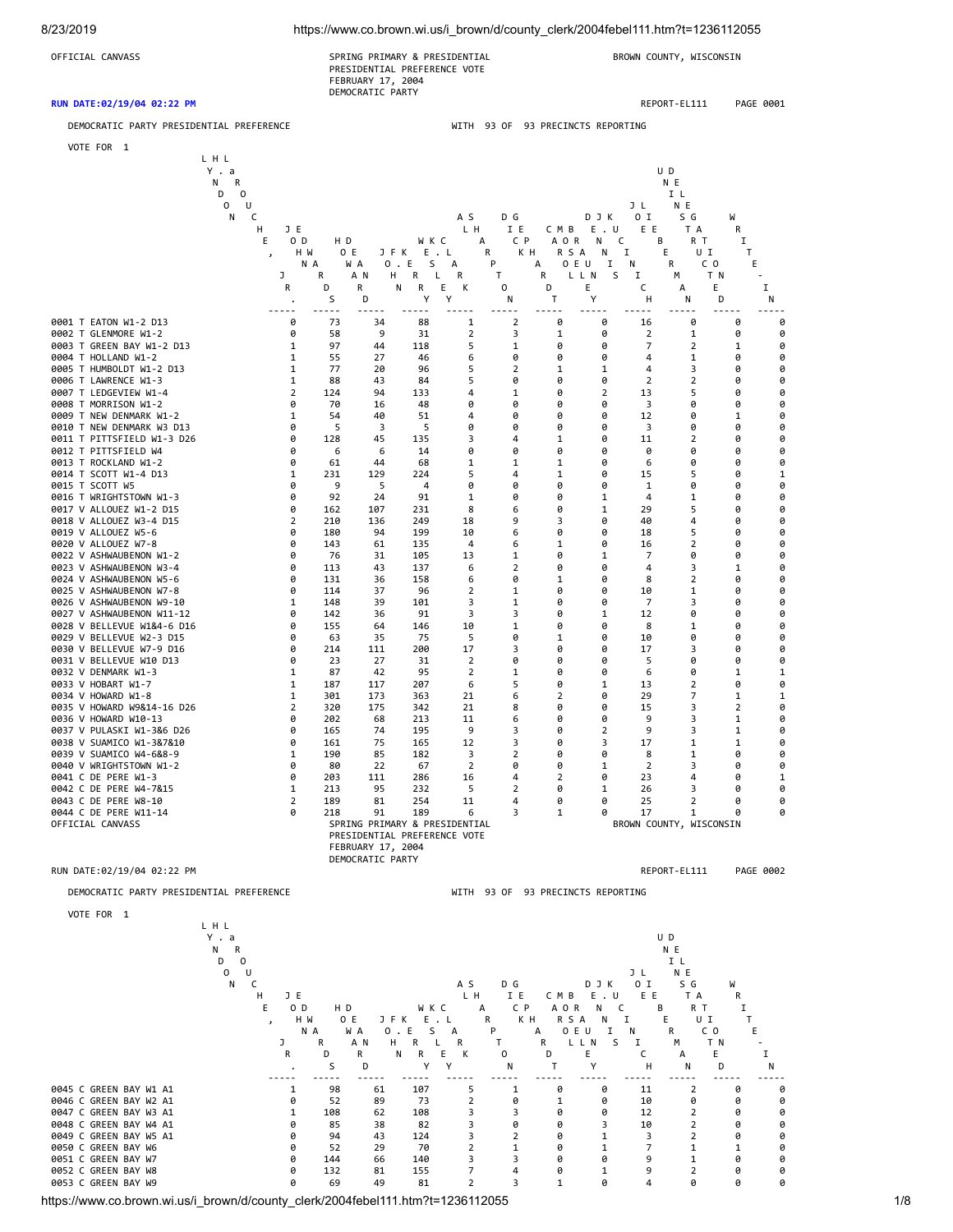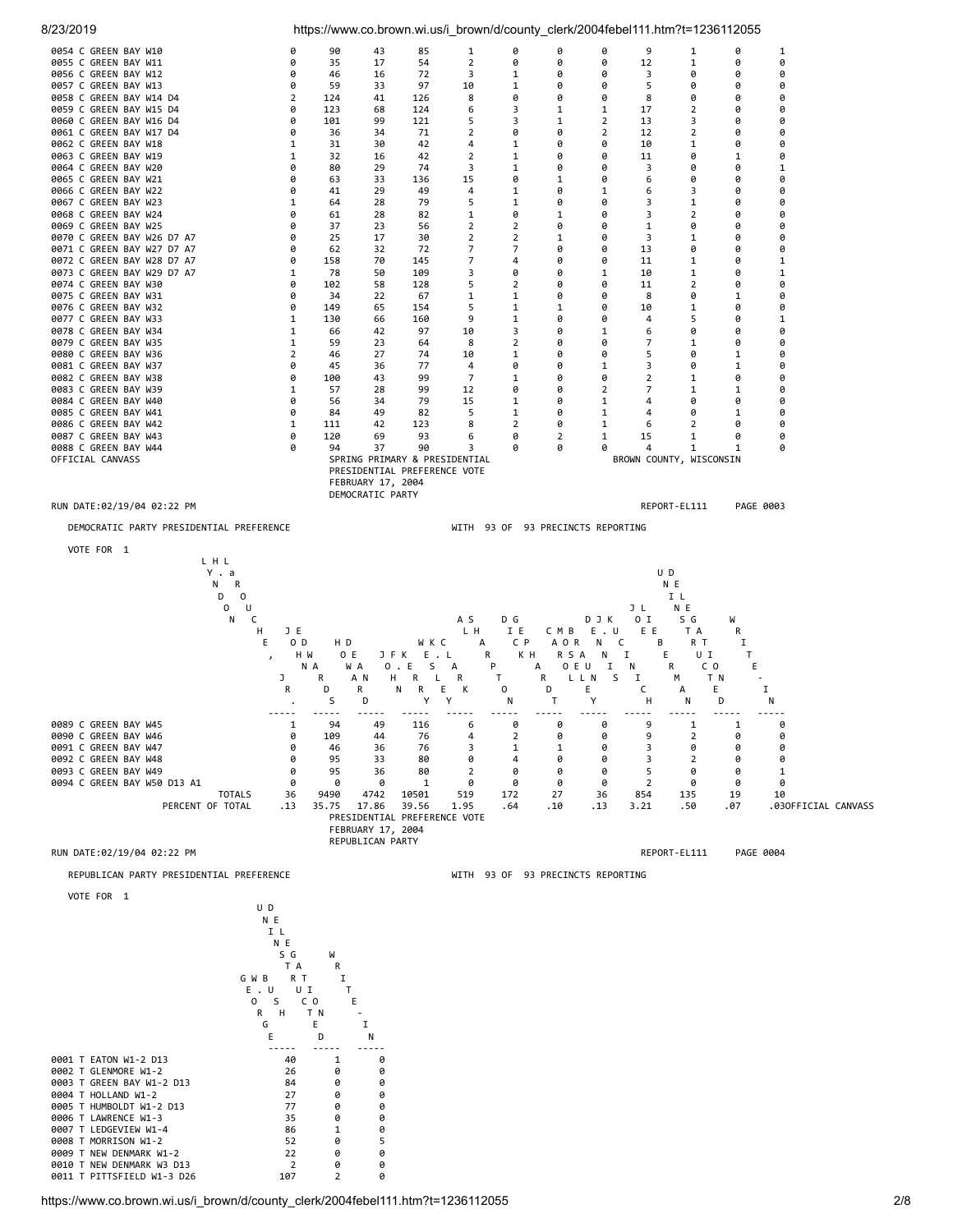| 8/23/2019 |  |  |
|-----------|--|--|
|           |  |  |

| 0012 T PITTSFIELD W4       | 5                                                                                        | 0              | 0                 |              |           |
|----------------------------|------------------------------------------------------------------------------------------|----------------|-------------------|--------------|-----------|
| 0013 T ROCKLAND W1-2       | 36                                                                                       | 0              | 0                 |              |           |
| 0014 T SCOTT W1-4 D13      | 177                                                                                      | $\overline{2}$ | 0                 |              |           |
| 0015 T SCOTT W5            | 3                                                                                        | 0              | 0                 |              |           |
| 0016 T WRIGHTSTOWN W1-3    | 34                                                                                       | 0              | 0                 |              |           |
| 0017 V ALLOUEZ W1-2 D15    | 129                                                                                      | $\overline{2}$ | 0                 |              |           |
| 0018 V ALLOUEZ W3-4 D15    | 187                                                                                      | ø              | 0                 |              |           |
| 0019 V ALLOUEZ W5-6        | 146                                                                                      | 4              | 0                 |              |           |
| 0020 V ALLOUEZ W7-8        | 93                                                                                       | 1              | 0                 |              |           |
| 0022 V ASHWAUBENON W1-2    | 61                                                                                       | 1              | 0                 |              |           |
| 0023 V ASHWAUBENON W3-4    | 42                                                                                       | 0              | 0                 |              |           |
| 0024 V ASHWAUBENON W5-6    | 39                                                                                       | 1              | 0                 |              |           |
| 0025 V ASHWAUBENON W7-8    | 41                                                                                       | 0              | 0                 |              |           |
| 0026 V ASHWAUBENON W9-10   | 63                                                                                       | 0              | 0                 |              |           |
| 0027 V ASHWAUBENON W11-12  | 41                                                                                       | 0              | 0                 |              |           |
| 0028 V BELLEVUE W1&4-6 D16 | 83                                                                                       | 2              | 0                 |              |           |
| 0029 V BELLEVUE W2-3 D15   | 40                                                                                       | 0              | 0                 |              |           |
| 0030 V BELLEVUE W7-9 D16   | 108                                                                                      | 2              | 0                 |              |           |
| 0031 V BELLEVUE W10 D13    | 18                                                                                       | 0              | 0                 |              |           |
| 0032 V DENMARK W1-3        | 44                                                                                       | 0              | 0                 |              |           |
| 0033 V HOBART W1-7         | 153                                                                                      | 0              | 0                 |              |           |
| 0034 V HOWARD W1-8         | 289                                                                                      | 0              | 0                 |              |           |
| 0035 V HOWARD W9&14-16 D26 | 417                                                                                      | 1              | 0                 |              |           |
| 0036 V HOWARD W10-13       | 171                                                                                      | 0              | 0                 |              |           |
| 0037 V PULASKI W1-3&6 D26  | 167                                                                                      | 0              | 1                 |              |           |
| 0038 V SUAMICO W1-3&7&10   | 88                                                                                       | 0              | 1                 |              |           |
| 0039 V SUAMICO W4-6&8-9    | 100                                                                                      | 1              | 0                 |              |           |
| 0040 V WRIGHTSTOWN W1-2    | 25                                                                                       | 0              | 0                 |              |           |
| 0041 C DE PERE W1-3        | 114                                                                                      | 0              | 0                 |              |           |
| 0042 C DE PERE W4-7&15     | 104                                                                                      | 1              | 0                 |              |           |
| 0043 C DE PERE W8-10       | 71                                                                                       | $\overline{2}$ | 0                 |              |           |
| 0044 C DE PERE W11-14      | 113                                                                                      | 0              | 0                 |              |           |
| 0045 C GREEN BAY W1 A1     | 45                                                                                       | 0              | 0                 |              |           |
| 0046 C GREEN BAY W2 A1     | 16                                                                                       | ø              | ø                 |              |           |
| OFFICIAL CANVASS           | SPRING PRIMARY & PRESIDENTIAL<br>BROWN COUNTY, WISCONSIN<br>PRESIDENTIAL PREFERENCE VOTE |                |                   |              |           |
|                            |                                                                                          |                | FEBRUARY 17, 2004 |              |           |
|                            |                                                                                          |                | REPUBLICAN PARTY  |              |           |
| RUN DATE:02/19/04 02:22 PM |                                                                                          |                |                   | REPORT-EL111 | PAGE 0005 |

REPUBLICAN PARTY PRESIDENTIAL PREFERENCE WITH 93 OF 93 PRECINCTS REPORTING

VOTE FOR 1

| VOTE FOR 1                 |                          |   |                |  |
|----------------------------|--------------------------|---|----------------|--|
|                            | U D                      |   |                |  |
|                            | N E                      |   |                |  |
|                            | I L                      |   |                |  |
|                            | N E                      |   |                |  |
|                            | S G                      | W |                |  |
|                            | T A                      | R |                |  |
|                            | G W B<br>R T             | I |                |  |
|                            | $E$ . U<br>UI            | Т |                |  |
|                            | <sub>S</sub><br>0<br>C O | Ε |                |  |
|                            | H<br>T N<br>R            |   | $\sim$         |  |
|                            | E<br>G                   |   | $\mathbf I$    |  |
|                            | E<br>D                   |   | Ν              |  |
|                            |                          |   |                |  |
| 0047 C GREEN BAY W3 A1     | 60                       | 0 | 0              |  |
| 0048 C GREEN BAY W4 A1     | 29                       | 0 | 0              |  |
| 0049 C GREEN BAY W5 A1     | 50                       | 3 | 0              |  |
| 0050 C GREEN BAY W6        | 29                       | 0 | 0              |  |
| 0051 C GREEN BAY W7        | 56                       | 0 | 0              |  |
| 0052 C GREEN BAY W8        | 71                       | 0 | $\overline{2}$ |  |
| 0053 C GREEN BAY W9        | 44                       | 0 | 0              |  |
| 0054 C GREEN BAY W10       | 37                       | 0 | 0              |  |
| 0055 C GREEN BAY W11       | 19                       | 0 | 0              |  |
| 0056 C GREEN BAY W12       | 29                       | 0 | 0              |  |
| 0057 C GREEN BAY W13       | 40                       | 0 | 0              |  |
| 0058 C GREEN BAY W14 D4    | 59                       | 0 | 0              |  |
| 0059 C GREEN BAY W15 D4    | 56                       | 1 | 0              |  |
| 0060 C GREEN BAY W16 D4    | 63                       | 1 | 0              |  |
| 0061 C GREEN BAY W17 D4    | 21                       | 0 | 0              |  |
|                            | 13                       | 0 | 0              |  |
| 0062 C GREEN BAY W18       |                          |   |                |  |
| 0063 C GREEN BAY W19       | 13                       | 0 | 0              |  |
| 0064 C GREEN BAY W20       | 37                       | 1 | 0              |  |
| 0065 C GREEN BAY W21       | 38                       | 0 | 0              |  |
| 0066 C GREEN BAY W22       | 20                       | 0 | 0              |  |
| 0067 C GREEN BAY W23       | 25                       | 0 | 0              |  |
| 0068 C GREEN BAY W24       | 29                       | 0 | 0              |  |
| 0069 C GREEN BAY W25       | 16                       | 0 | 0              |  |
| 0070 C GREEN BAY W26 D7 A7 | 13                       | 0 | 0              |  |
| 0071 C GREEN BAY W27 D7 A7 | 44                       | ø | 0              |  |
| 0072 C GREEN BAY W28 D7 A7 | 83                       | 0 | 0              |  |
| 0073 C GREEN BAY W29 D7 A7 | 46                       | 0 | 0              |  |
| 0074 C GREEN BAY W30       | 63                       | 0 | 0              |  |
| 0075 C GREEN BAY W31       | 29                       | 0 | 0              |  |
| 0076 C GREEN BAY W32       | 47                       | 0 | 1              |  |
| 0077 C GREEN BAY W33       | 66                       | 1 | 1              |  |
| 0078 C GREEN BAY W34       | 32                       | 0 | 0              |  |
| 0079 C GREEN BAY W35       | 45                       | 0 | 0              |  |
| 0080 C GREEN BAY W36       | 18                       | 0 | 0              |  |
| 0081 C GREEN BAY W37       | 30                       | 0 | 0              |  |
| 0082 C GREEN BAY W38       | 36                       | 1 | 0              |  |
| 0083 C GREEN BAY W39       | 41                       | 0 | 0              |  |
| 0084 C GREEN BAY W40       | 23                       | 0 | 0              |  |
| 0085 C GREEN BAY W41       | 43                       | 0 | 0              |  |
| 0086 C GREEN BAY W42       | 72                       | 1 | 0              |  |
| 0087 C GREEN BAY W43       | 80                       | 1 | 0              |  |
| 0088 C GREEN BAY W44       | 44                       | 0 | 0              |  |
|                            |                          |   |                |  |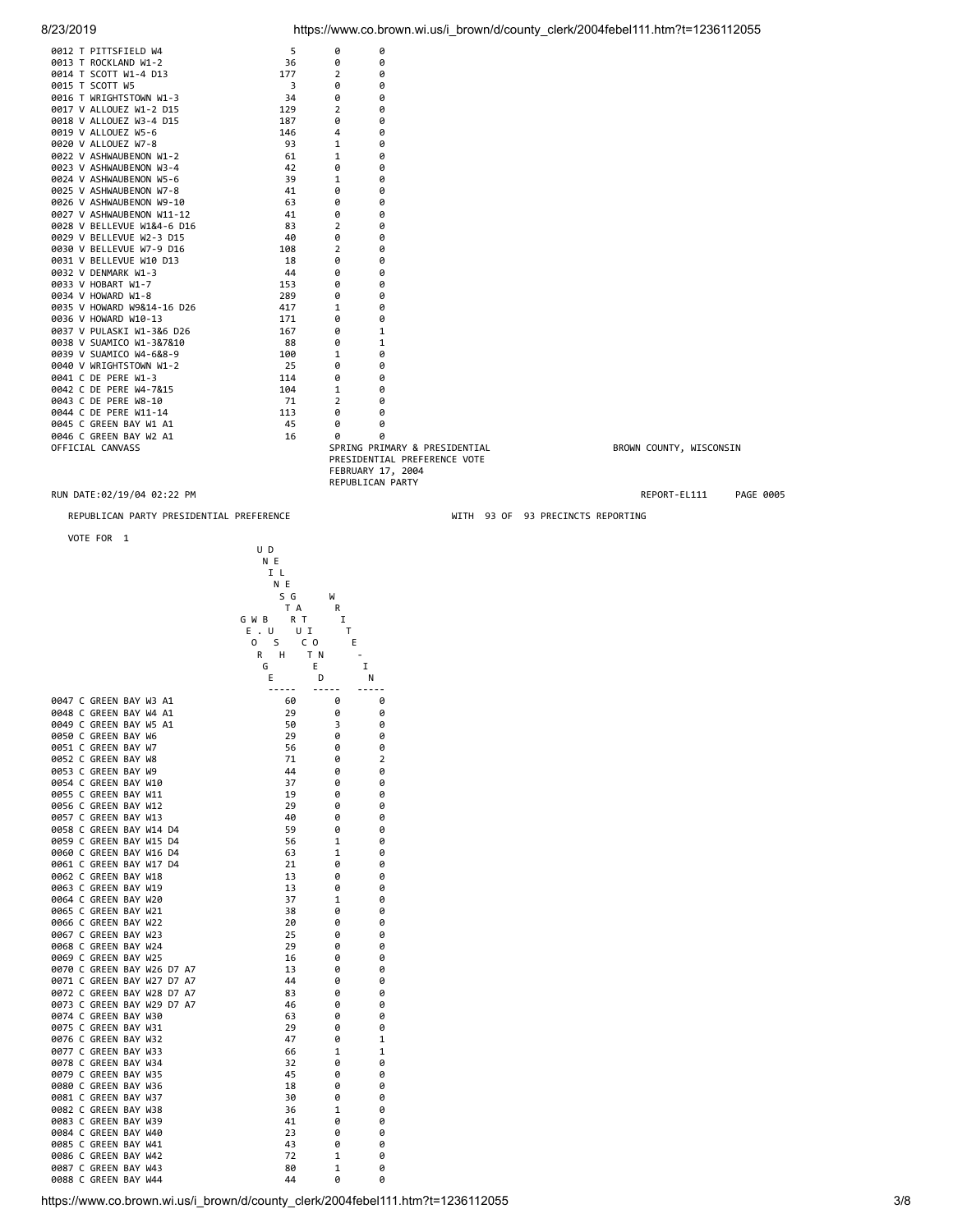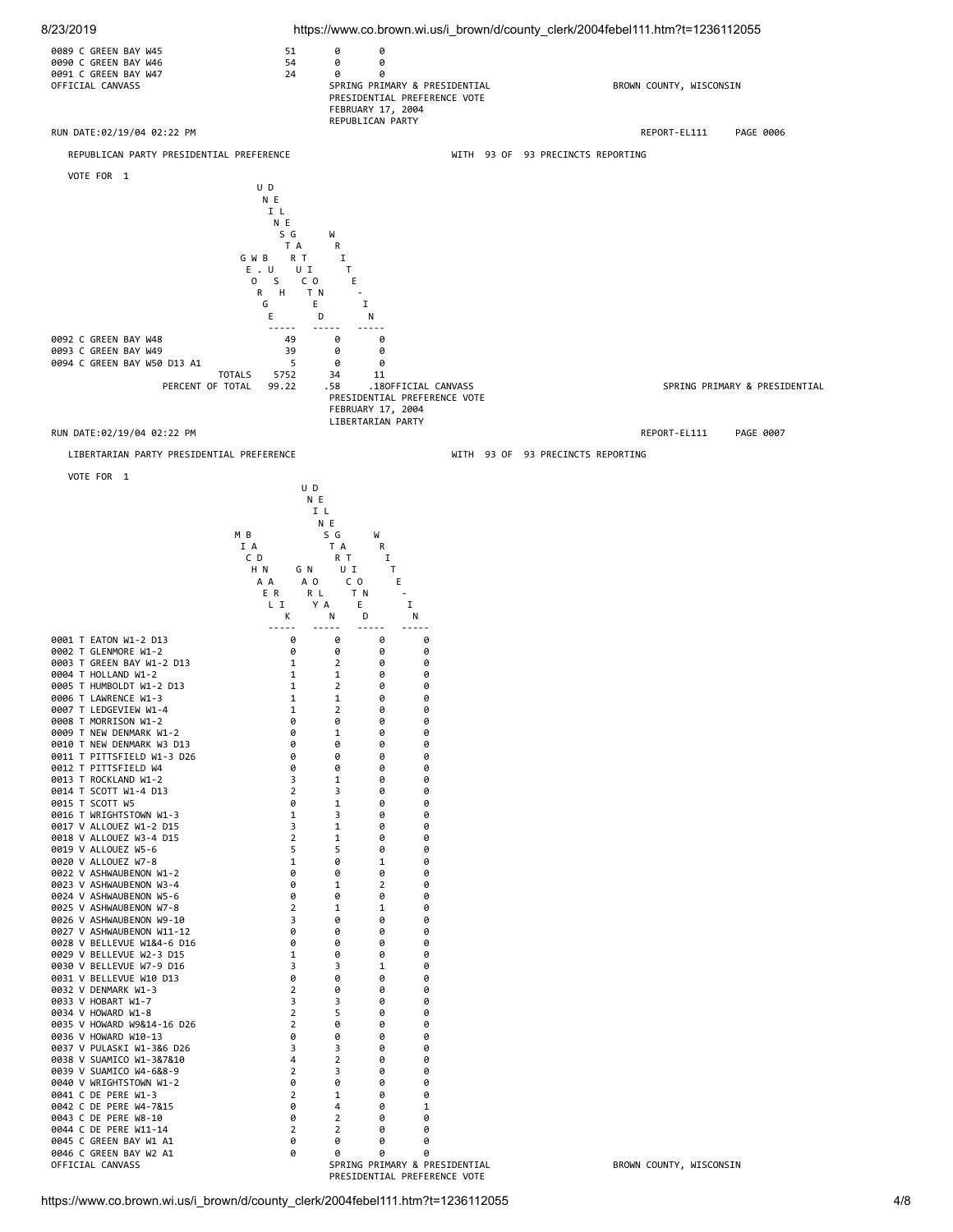FEBRUARY 17, 2004 LIBERTARIAN PARTY

RUN DATE:02/19/04 02:22 PM REPORT-EL111 PAGE 0008

LIBERTARIAN PARTY PRESIDENTIAL PREFERENCE WITH 93 OF 93 PRECINCTS REPORTING



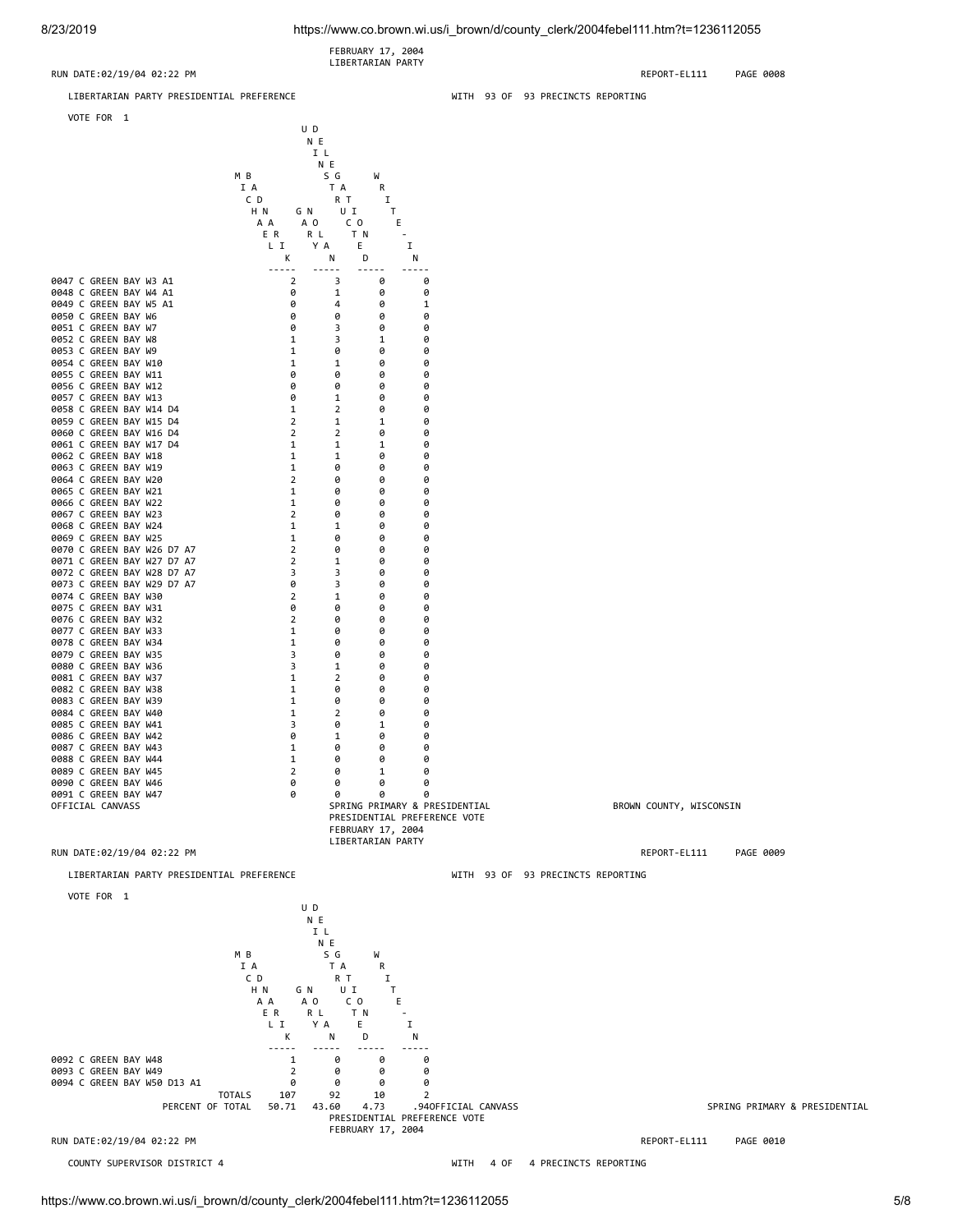

https://www.co.brown.wi.us/i\_brown/d/county\_clerk/2004febel111.htm?t=1236112055 6/8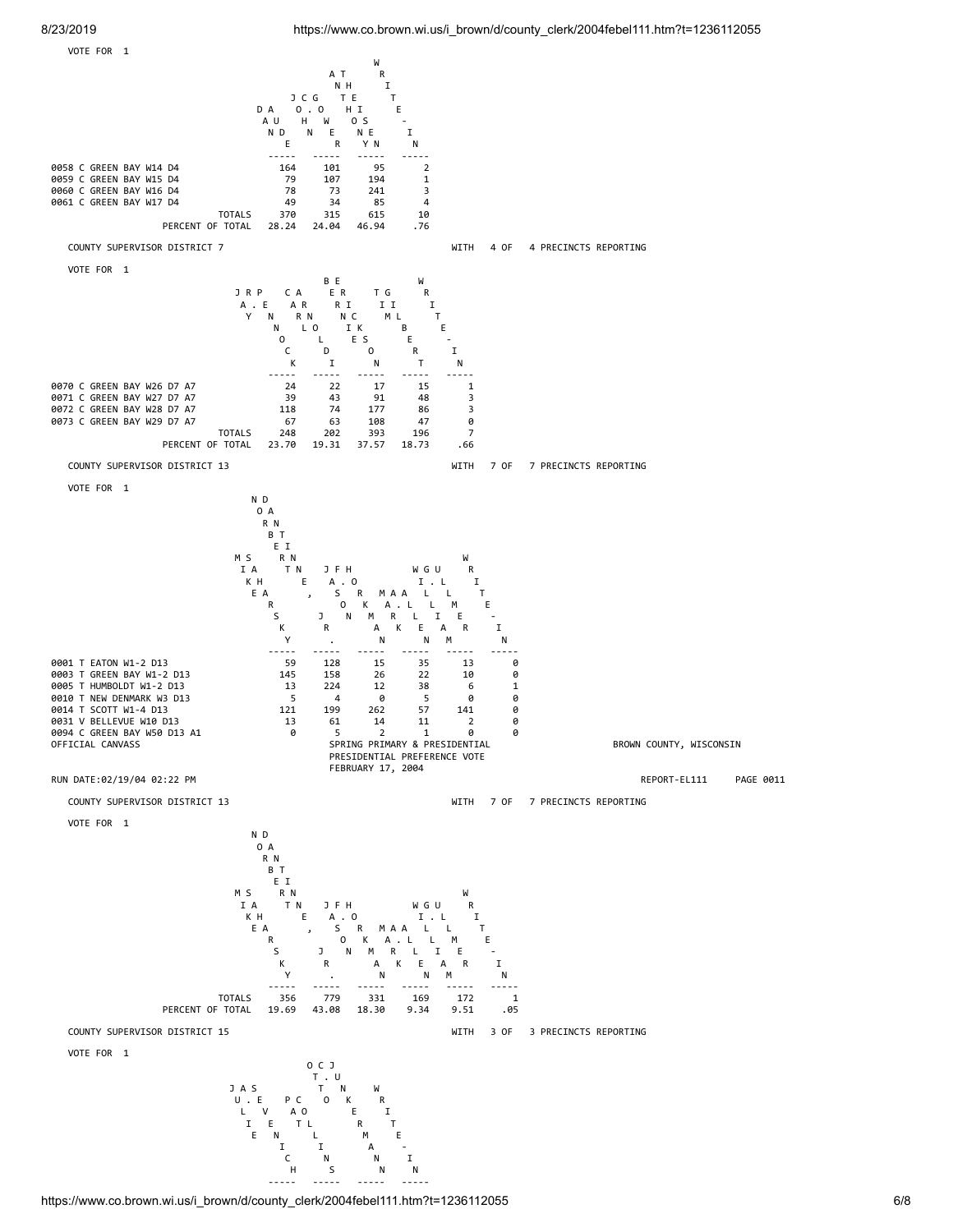

https://www.co.brown.wi.us/i\_brown/d/county\_clerk/2004febel111.htm?t=1236112055 7/8